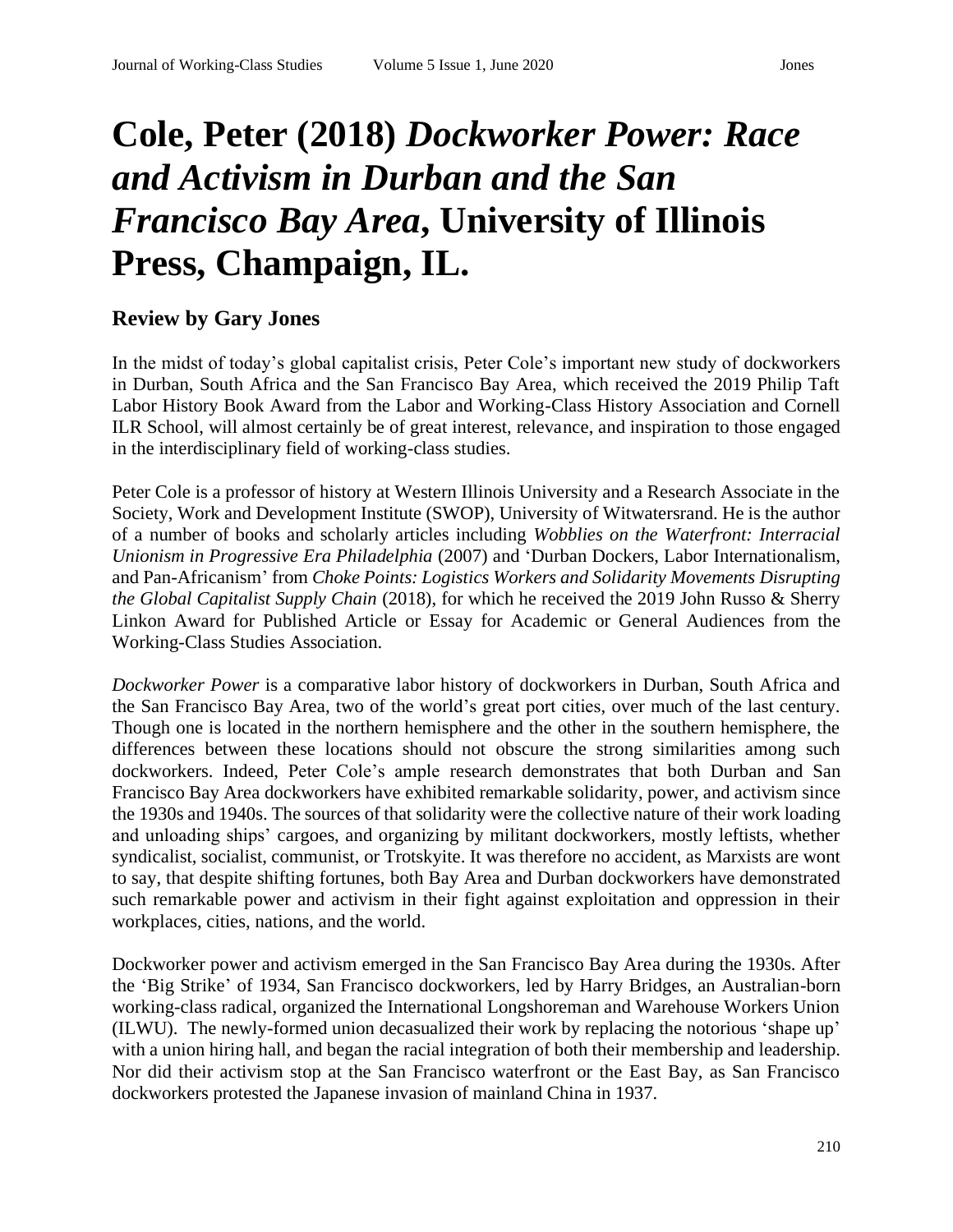In Durban, South Africa, dockworker power and activism emerged during the 1940s, despite the fact that Zulu and Pondo dockworkers were officially denied the status of permanent workers, the right to organize unions, and the right to strike. Nevertheless, dockworkers led by Zulu Phungula, a working-class radical, used their status as casual laborers and their right to 'stay away' from work to 'down tools' (strike) against their exploitative employers and engage in anti-apartheid activism. Nor, like their fellow dockworkers in the San Francisco Bay Area, did their activism stop at the waterfront, in their case the Indian Ocean, as Durban dockworkers protested fascist Italy's invasion of Ethiopia in 1935.

From the 1960s onwards, however, dockworkers in the Bay Area and Durban began to experience shifting fortunes as shipping interests and the state acted to uproot dockworker solidarity and eliminate their power and activism. Beginning in the San Francisco Bay Area during the 1960s, the Pacific Maritime Association (PMA) began the introduction of shipping containers to transport cargo, loaded and unloaded by cranes, for greater profit and control. Without the introduction of shipping containers, Cole rightly points out, the subsequent and unprecedented increase in the volume of world trade, which is the basis of today's global economy, would have been all but impossible.

In the Bay Area, longtime ILWU president Harry Bridges made the crucial - but controversial decision to negotiate with the PMA over containerization rather than resist it per se. By doing so, Bridges bought higher wages and job protections for the generation of '34 at the expense of future jobs and dockworker power. Whereas in Durban, in 1959, shipping companies and the South African state introduced decasualization to simultaneously repress dockworker strikes and dangerous anti-apartheid activism for years to come. Additionally, the belated introduction of containerization to the port of Durban in 1977, which in the continued absence of a union was followed by half of all dockworkers being 'retrenched' (laid-off), further diminished dockworker power and activism.

Yet containerization and decasualization failed to uproot dockworker solidarity and completely eliminate their power and activism. The ILWU – especially the rank and file - continued to resist the ongoing impact of containerization in the Bay Area and other West coast ports including by strike action. Furthermore, Bay Area dockworkers – majority black by the 1960s - also continued their support for the civil rights movement and the South African anti-apartheid movement. Bay Area dockworkers' support for civil rights and the anti-apartheid movement explains why both Paul Robeson and Martin Luther King were honorary members of the ILWU and Nelson Mandela publicly thanked the union for its support of the anti-apartheid movement when he visited Oakland in 1990. More recently, Bay Area dockworkers have protested Israeli treatment of Palestinians in the West Bank and Gaza Strip.

Likewise, in Durban, decasualization failed to uproot dockworker solidarity and eliminate their power and activism. Most importantly, dockworker strikes in 1969 and 1972 ended the 'quiet decade' and directly contributed to the revival of the national anti-apartheid movement in 1973. As if such a direct contribution to the end of apartheid in 1994 were not enough, by 2000 Durban's dockworkers had become members of the South African Transport and Allied Workers' Union (SATAWU), and by 2008-9 they had resumed their tradition of overseas protest and activism –